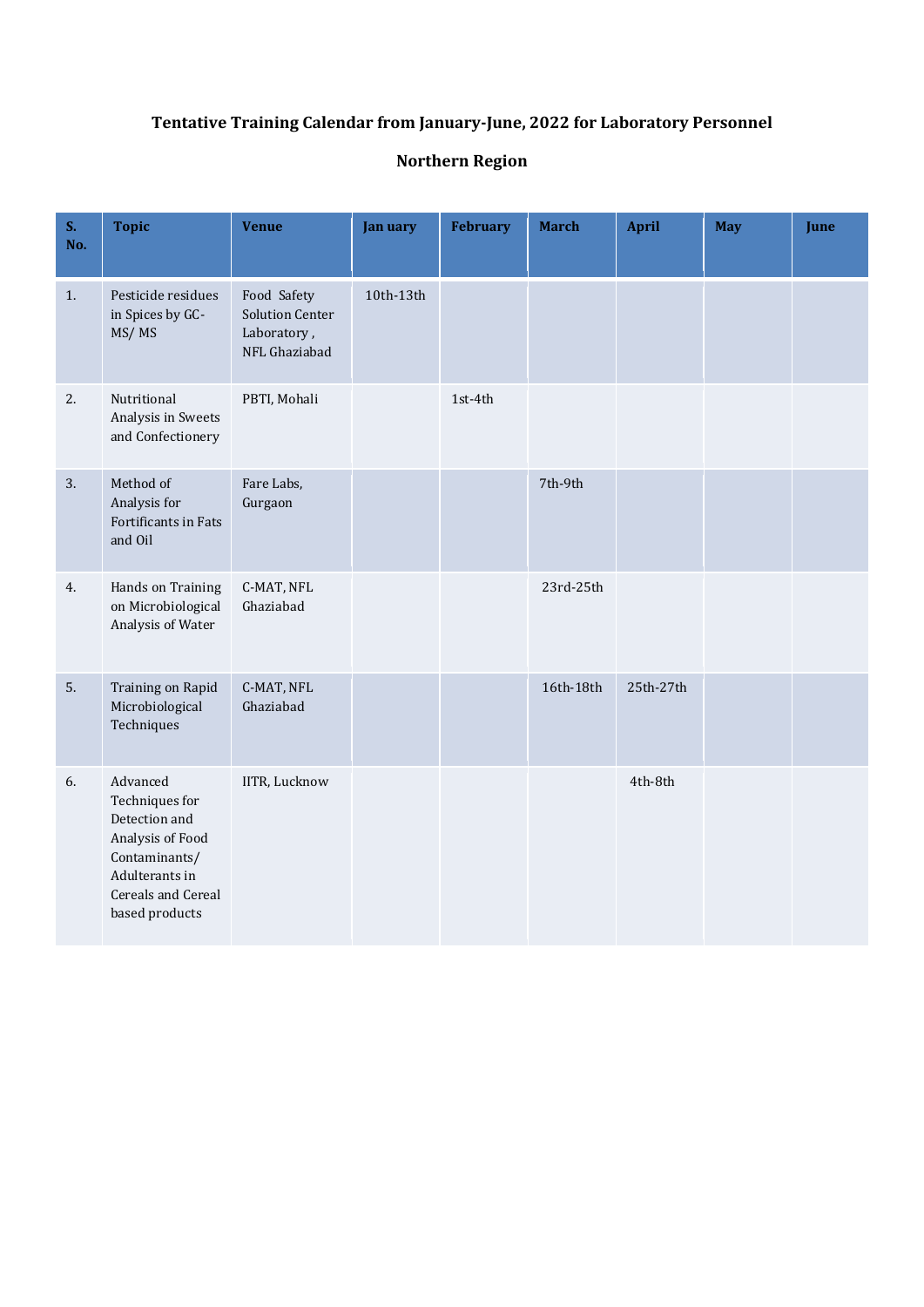# **Tentative Training Calendar from January-June, 2022 for Laboratory Personnel**

| $S_{\cdot}$<br>No. | <b>Topic</b>                                                                  | <b>Venue</b>                                                                       | <b>January</b> | <b>February</b> | <b>March</b> | <b>April</b> | <b>May</b> | June      |
|--------------------|-------------------------------------------------------------------------------|------------------------------------------------------------------------------------|----------------|-----------------|--------------|--------------|------------|-----------|
| 1.                 | Analysis of<br>Aflatoxin in<br>Foods                                          | ITC-FSAN,<br>Mumbai                                                                | 27th-29th      |                 |              |              |            |           |
| 2.                 | Mycotoxins<br>Analysis and<br>Pesticide<br>Residue Analysis                   | National<br>Research<br>Centre (NRC)-<br>Grapes, Pune                              |                |                 |              |              | 9th-13th   |           |
| 3.                 | Physico-chemical<br>& Nutritional<br>Analysis in Milk<br>and Milk<br>Products | <b>CALF NDDB</b><br>(National<br>Dairy<br>Development<br>Board, Anand,<br>Gujarat) |                |                 |              |              | 23rd-27th  |           |
| 4.                 | Microbial<br>Analysis in Milk<br>and Milk<br>products                         |                                                                                    |                |                 |              |              | 17th-20th  |           |
| 5.                 | Safety<br>Parameters in<br>Milk & Milk<br>products                            |                                                                                    |                |                 |              |              |            | 7th-9th   |
| 6.                 | Physico-chemical<br>& Nutritional<br>Analysis in Fats<br>and Oils             |                                                                                    |                |                 |              |              |            | 13th-15th |
| 7.                 | Physico-chemical<br>& Nutritional<br>Analysis in<br>Honey                     |                                                                                    |                |                 |              |              |            | 22nd-24th |
| 8.                 | Safety<br>Parameters in<br>Honey                                              |                                                                                    |                |                 |              |              |            | 28th-30th |

### **Western Region**